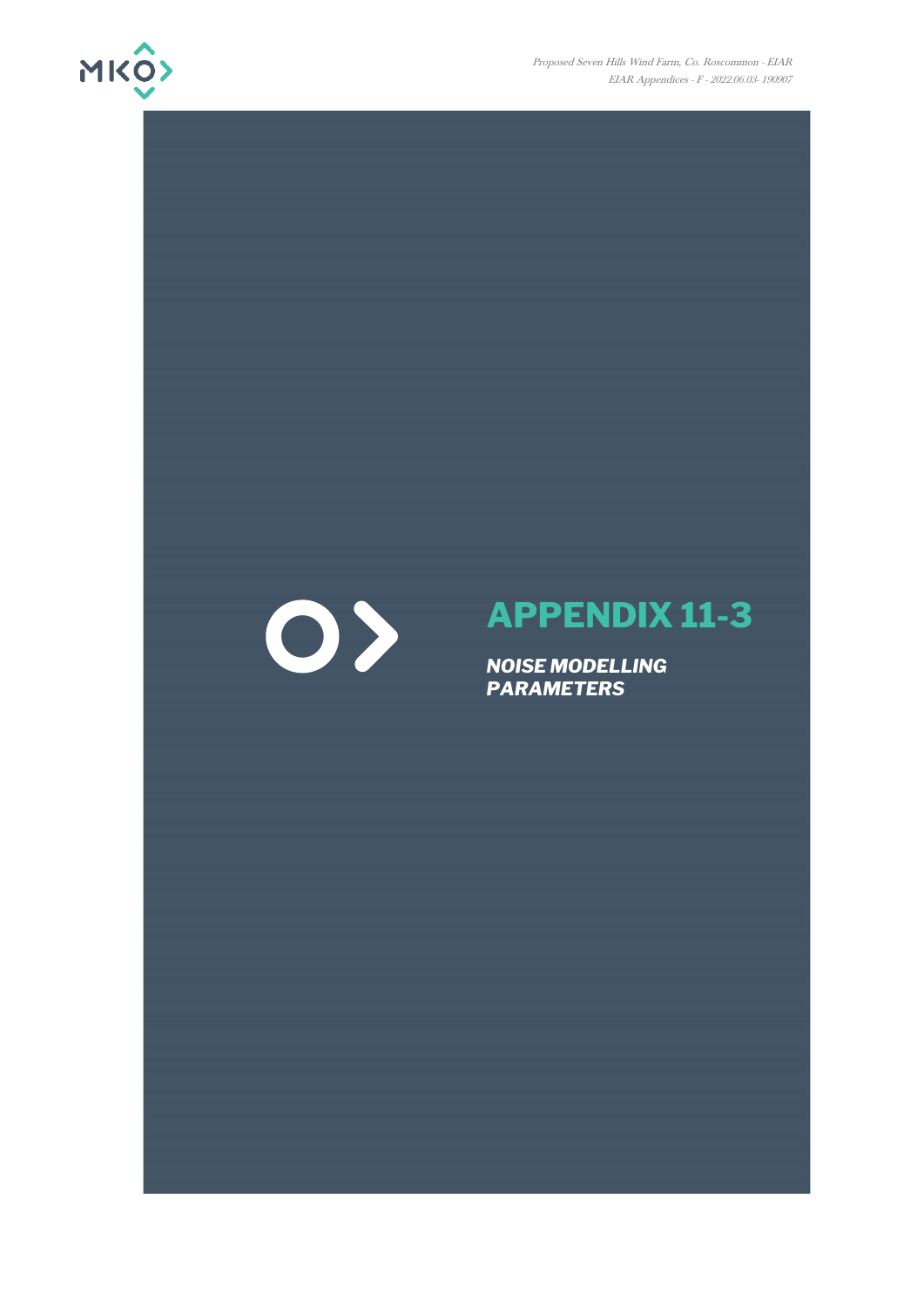## APPENDIX 11-3 CALCULATION PARAMETERS AND SETTINGS FOR NOISE MODEL

Prediction calculations for turbine noise have been conducted in accordance with ISO 9613: Acoustics -Attenuation of sound outdoors, Part 2: General method of calculation, 1996. Guidance in terms of the calculation settings has been obtained from the Institute of Acoustics (IoA) Good Practice Guide to the Application of ETSU-R-97 for the Assessment and Rating of Wind Turbine Noise (2013) (IoA GPG) and its associated supplementary guidance notes. The following are the main aspects that have been considered in terms of the noise predictions presented in this instance.

| The directivity factor (D) allows for an adjustment to be made where<br>the sound radiated in the direction of interest is higher than that for<br>which the sound power level is specified. In this case appropriate<br>consideration is given to the issue of wind directivity as detailed in<br>the relevant sections of the chapter.                                                                                                                                                 |
|------------------------------------------------------------------------------------------------------------------------------------------------------------------------------------------------------------------------------------------------------------------------------------------------------------------------------------------------------------------------------------------------------------------------------------------------------------------------------------------|
| Ground effect is the result of sound reflected by the ground<br>interfering with the sound propagating directly from source to<br>receiver. The prediction of ground effects is inherently complex and<br>depend on source height receiver height propagation height between<br>the source and receiver and the ground conditions.                                                                                                                                                       |
| The ground conditions are described according to a variable defined<br>as G, which varies between 0.0 for hard ground (including paving,<br>ice concrete) and 1.0 for soft ground (includes ground covered by<br>grass trees or other vegetation) Predictions have been carried out<br>using a source height corresponding to the hub height of the<br>proposed turbines, a receiver height of 4m and a ground effect factor<br>of $G=0.5$ .                                             |
| This term relates to the spherical spreading in the free-field from a<br>point sound source resulting in an attenuation depending on distance<br>according to the following equation:                                                                                                                                                                                                                                                                                                    |
| $A_{geo} = 20 \times log(d) + 11$                                                                                                                                                                                                                                                                                                                                                                                                                                                        |
| where $d = distance$ from the source                                                                                                                                                                                                                                                                                                                                                                                                                                                     |
| A wind turbine may be considered as a point source beyond a<br>distance corresponding to one rotor diameter.                                                                                                                                                                                                                                                                                                                                                                             |
| Sound propagation through the atmosphere is attenuated by the<br>conversion of the sound energy into heat. This attenuation is<br>dependent on the temperature and relative humidity of the air<br>through which the sound is travelling and is frequency dependent<br>with increasing attenuation towards higher frequencies.<br>In these predictions, a temperature of $10^{\circ}$ C and a relative humidity<br>of 70% have been used, which give relativity low levels of atmosphere |
|                                                                                                                                                                                                                                                                                                                                                                                                                                                                                          |